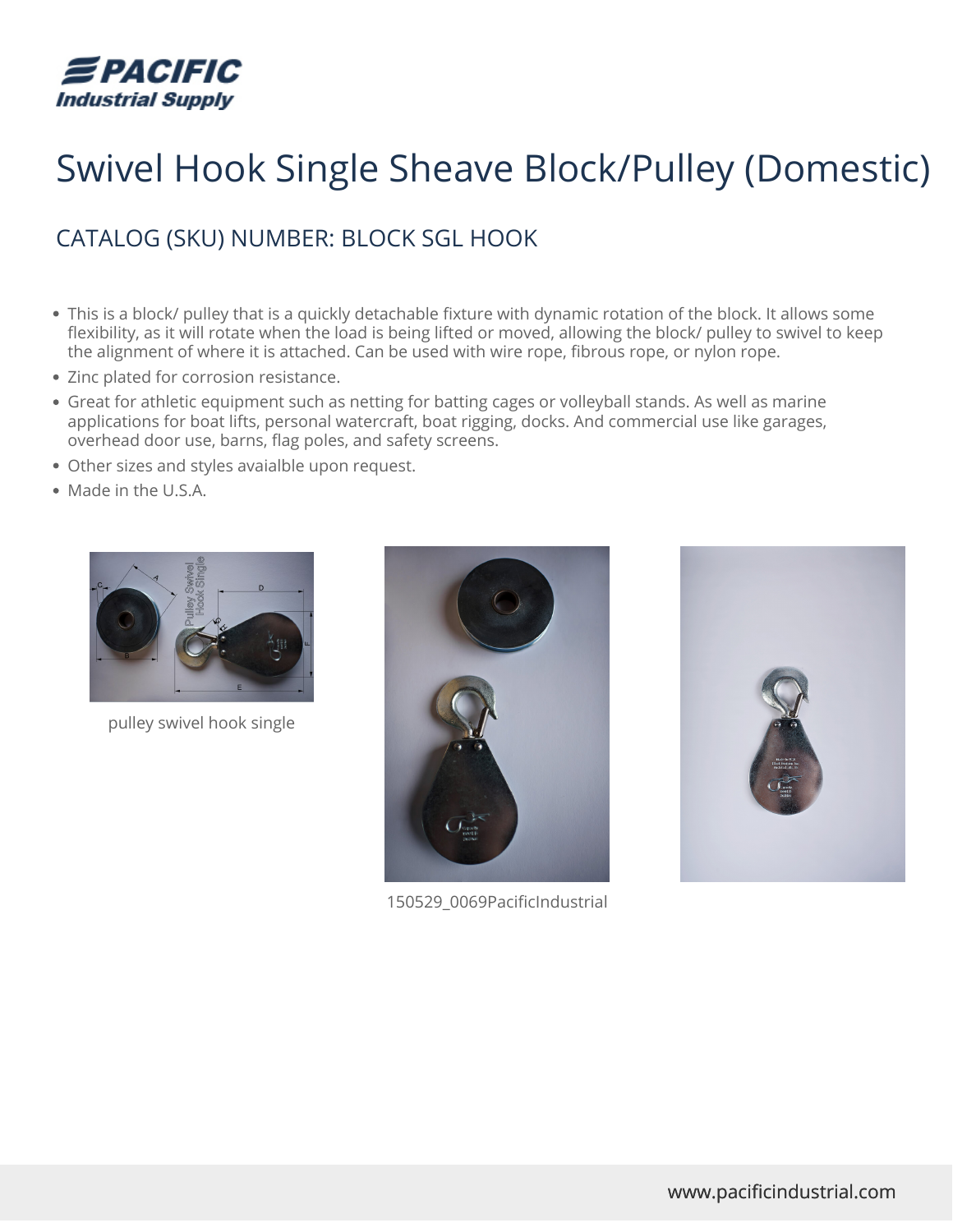

150529\_0104PacificIndustrial